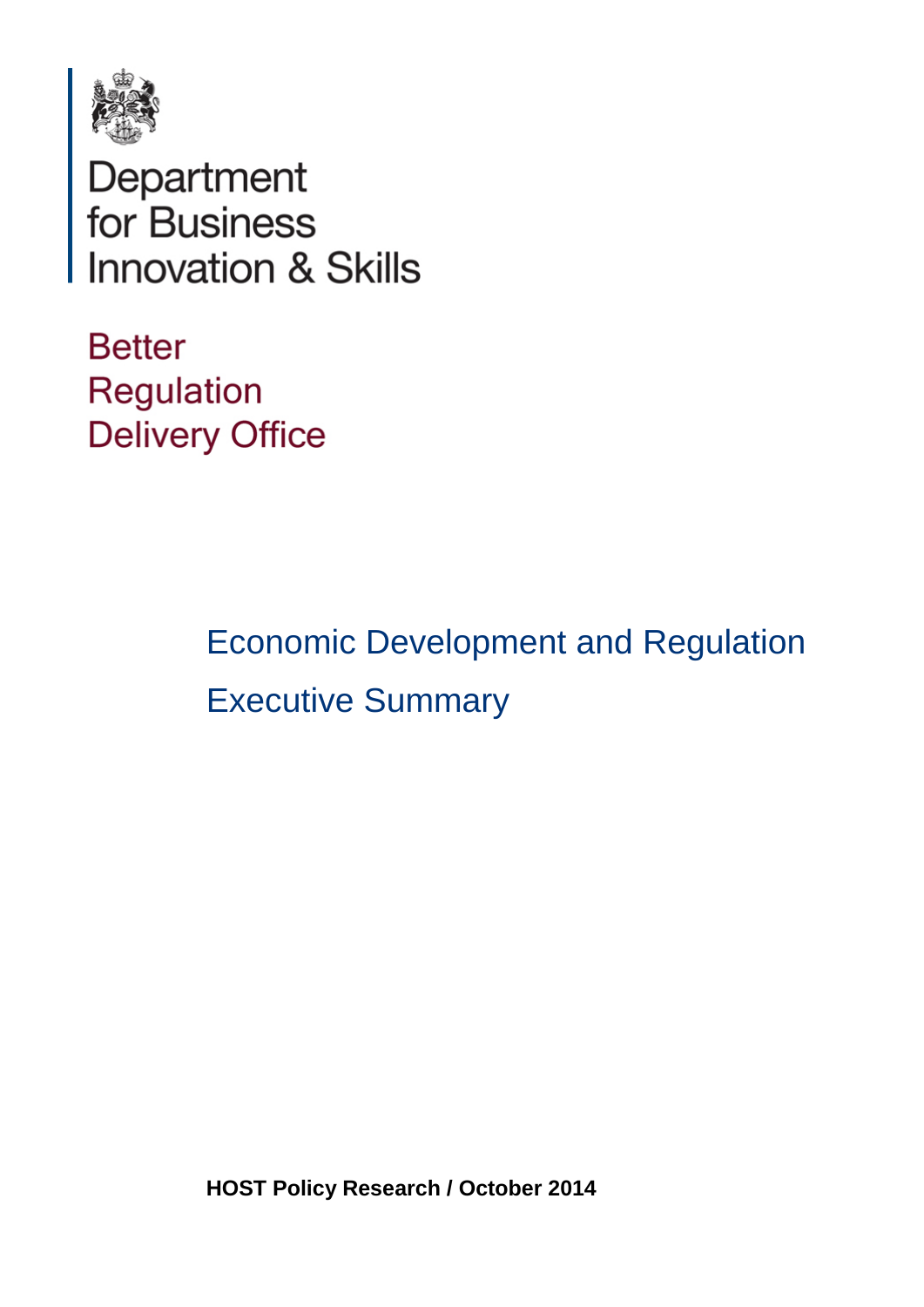# Executive summary

### Introduction and approach

In May 2013, the Better Regulation Delivery Office (BRDO) commissioned HOST Policy Research (HOST) to explore the links between economic development and regulatory activity, with the intention of determining the scale of joint working, examples of good practice and therefore informing the development of a toolkit. The project is important because economic growth is a critical issue for local authorities and Local Enterprise Partnerships (LEPs), and will require close working at the local level, making best use of the available resources.

This report follows an intensive period of evidence gathering. The main report is not an exhaustive audit of all activity that is taking place to link regulatory services and economic development, but rather it gives a flavour of the range of work that is going on. The research has focused on how collaboration has emerged and has been supported or constrained, rather than gathering evidence on what has been achieved in concrete terms by closer working relationships.

Across England and Wales, HOST found a very mixed picture of the extent to which regulation and economic growth agendas are deliberately considered together. This research explores what links have been made between local authority regulators and Economic Development teams, whose aim is to progress the prosperity of the area through business growth.

The purpose of this project, therefore, is to identify a baseline of evidence which looks at whether, and how, business-focused regulatory delivery works in tandem with economic development to support local regeneration and growth. The results of this research will be used to inform and drive better delivery of regulation by demonstrating where opportunities for closer working with other local partners exist and can be exploited, potentially through the development and deployment of a toolkit.

The research project involved a very intense phase of consultation activity in the summer of 2013, as well as an ongoing literature review and monitoring alerts on the latest news on regulatory activity. Overall, 66 national, regional and local stakeholders were interviewed, including Chambers of Commerce, employer groups, planners, economic development staff and regulators in local authorities, regional co-ordinators and national partners.

Those interviewed for the research were not selected to create a statistically significant sample, although HOST aimed for coverage of all major work areas of interest. HOST spoke to stakeholders in every English region as well as some in Wales, to ensure wide coverage and in case any regional anomalies became apparent. Initial interviews were agreed with national and regional representatives, and leads were sought from them to interesting or engaged local authority staff. This cascade approach enabled wide coverage, and regular reviews of achieved interviews enabled any work area or geographic gaps to be filled.

### Literature review

Overall there is a paucity of academic literature on local authority regulation per se, and therefore equally on the linkages between local authority regulation and economic development. Regulation is covered more extensively in Government and business group literature, particularly policy development and review. The literature review therefore looked more closely at policy documentation and lobbying materials, the key relevant points of which are summarised below: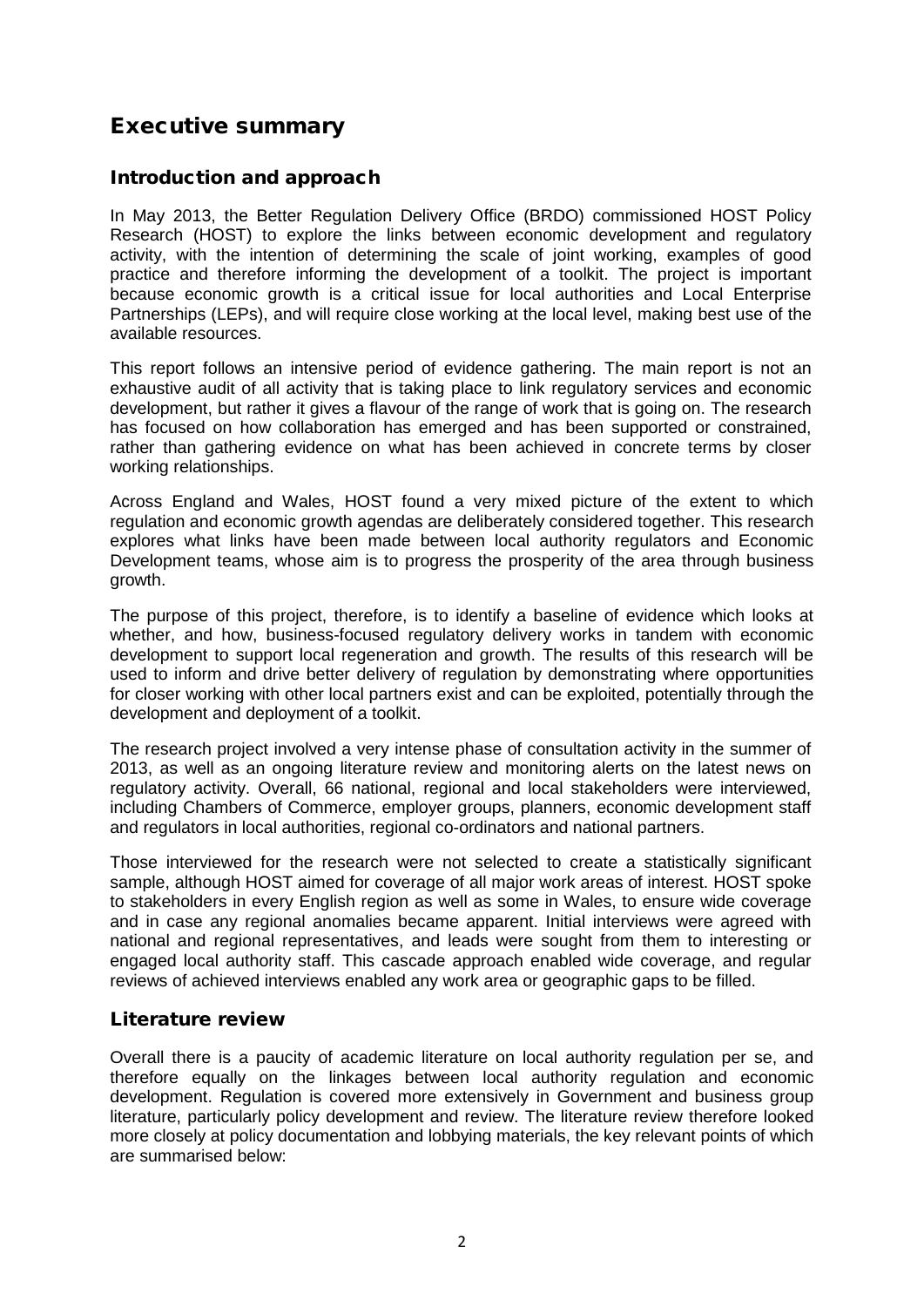- The Heseltine Review and the Government's response to it will ensure that a large tranche of Government funding will be allocated to LEPs for distribution according to local priorities.
- Regulators have a role in and responsibility for supporting business growth.
- Failures in regulation can have a major impact on the economy, for example the foot and mouth outbreak 2001 and the more recent horse meat scandal.
- Business organisations tend to see regulation as a brake on businesses' ability to prosper and grow, but they take a very broad view of regulation, combining tax and employment law with local authority regulatory services (LARS).
- There is little evidence collected on the positive impact of LARS on businesses.
- LEPs are encouraged to take an interest in and promote supportive regulation, but it is not yet a priority in all areas.

## Rationale for supportive regulation and for collaborating to achieve this

Within the interviews undertaken for this project, the rationale was explored for supportive regulation and the level of joint working that existed between economic development (ED) and LARS. Some interviewees were very clear on the benefits of supportive regulation and collaboration with other teams. In other areas, there was a less strong view on the value of collaboration combined with less formal or extensive joint working. The HOST project team tried to group factors together but found that apart from a number of clear cut cases, the reasons for joint working were as diverse as the nature of local authority areas. Supportive regulation and joined up working within local authorities can be driven by strategic priorities from the authority's leadership or the Government, setting priorities for economic growth and for better regulation. The key themes arising from the interviews are set out below.

- Supportive regulation and joined up working within local authorities can be driven by strategic priorities from council leadership or the Government, setting priorities for economic growth and for better regulation. In other instances this is driven from an operational standpoint.
- Local authorities recognise the importance of working with businesses and taking opportunities to interact with them but at the same time, they do not consistently demonstrate a co-ordinated approach.
- Better use of resources, both within local authorities and by businesses, is a key driver.
- Local authorities recognise the importance of the introduction of LEPs and their role in encouraging supportive regulation, as well as being a potential source of funding.
- Physical proximity can encourage better working between teams within local authorities.

## Types / styles of collaborative working

Following on from the rationale for how LARS and ED teams do or do not work together, HOST drew out the different ways that local authority staff said they worked with their counterparts in different teams, and reflected on the different styles of collaborative working.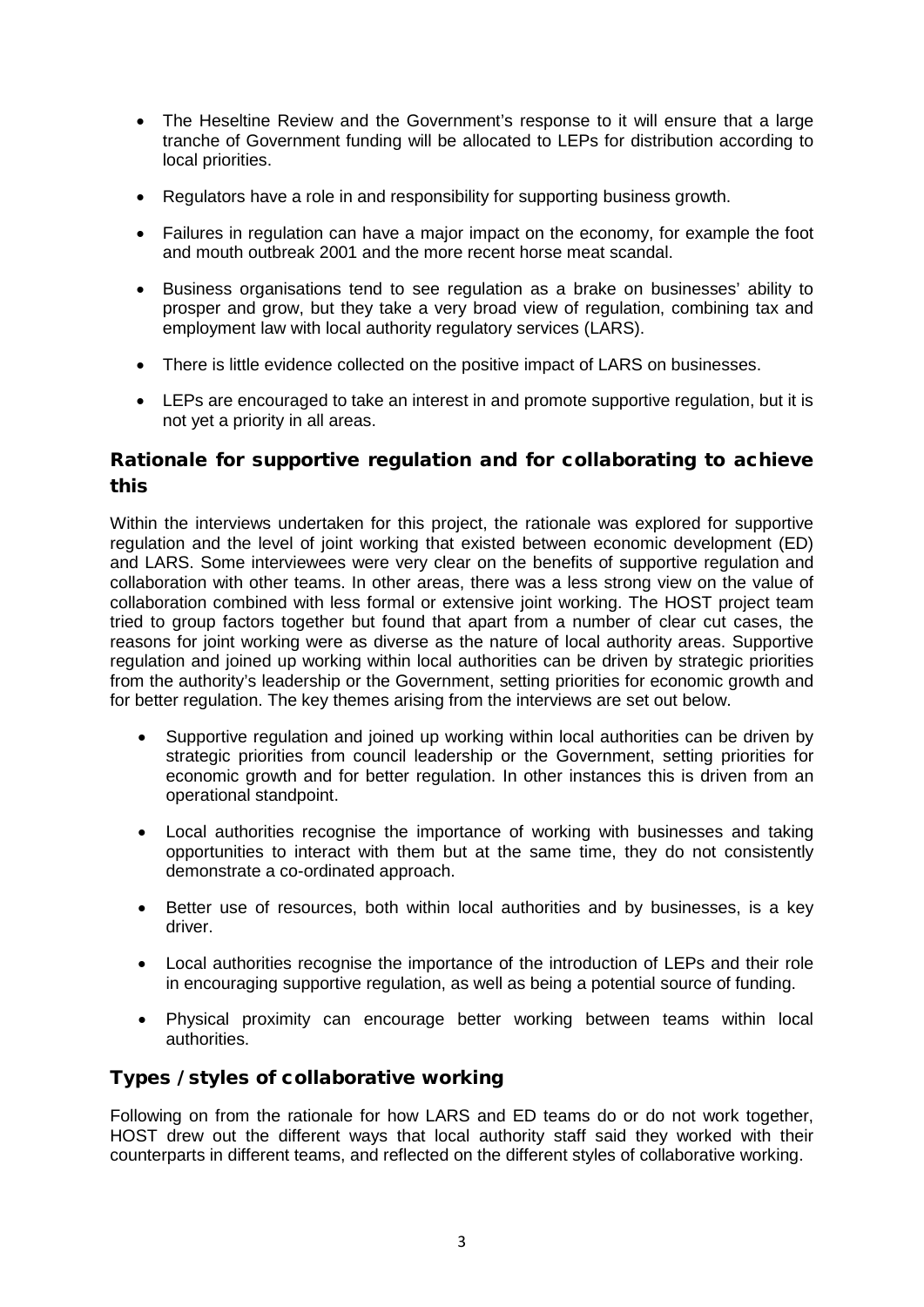LARS staff were very clear that they worked in the interest of supporting honest businesses in their local area. Many referred to risk rating businesses and working with those where complying with regulations was more challenging. Teams in most areas aimed to avoid prosecutions unless businesses were clearly and deliberately flouting the law, in which case they were pursued as far as necessary. Equally, ED staff were clear they worked to develop the local economy. In some areas however, this supportive work is carried on in parallel, rather than in a joined up manner. The key points are summarised below along with details of the case studies that illustrate the range of working styles.

- All LARS and economic development staff interviewed were clear that they worked to support businesses in their area.
- Local authority staff interviewed described a full spectrum of working, from no or limited contact through to close working and joint projects.
- External impressions of joint working within local authorities are that it is limited or not particularly visible.
- In areas with little joint working, LARS staff are nevertheless committed to supporting businesses.
- Case studies of collaborative working have been developed to illustrate how this occurs in Gateshead, the City of London, Derbyshire, and Warwickshire.

#### Range of projects and activities

As part of the interviews with local authority staff, HOST sought to draw out the types of projects and activities that teams were more likely to work on together, as well as identifying key business support programmes that seemed to have little cross over between departments. This latter was more important where there seemed to be little linkage between teams, but where business support activity was actively taking place independently. The key points are summarised below, along with details of the case studies that illustrate some of the examples.

- There were a limited number of projects identified linking the work of LARS and ED teams.
- In a number of cases, LARS activity was identified that involved working closely with a major development from as close to inception as possible – while not mentioning ED specifically. Case studies have been developed for two of these, the City of London Corporation, and JLARS and the 2012 Olympics.
- In a number of instances, LARS projects have been facilitated or enhanced through access to ED resources including marketing. Case studies have been developed on Purple Flag and the night time economy, Silverstone campsites and Truckers' Tucker.
- LARS teams identified a number of projects that have an impact on business and economic growth, but which had limited or no linkages to economic development and their activities. Case studies have been developed on approved trader programmes and the Better Business for All approach.
- In addition, vignettes are available on work in Cornwall, Enfield, Harrogate, Kent, and the Best Bar None initiative.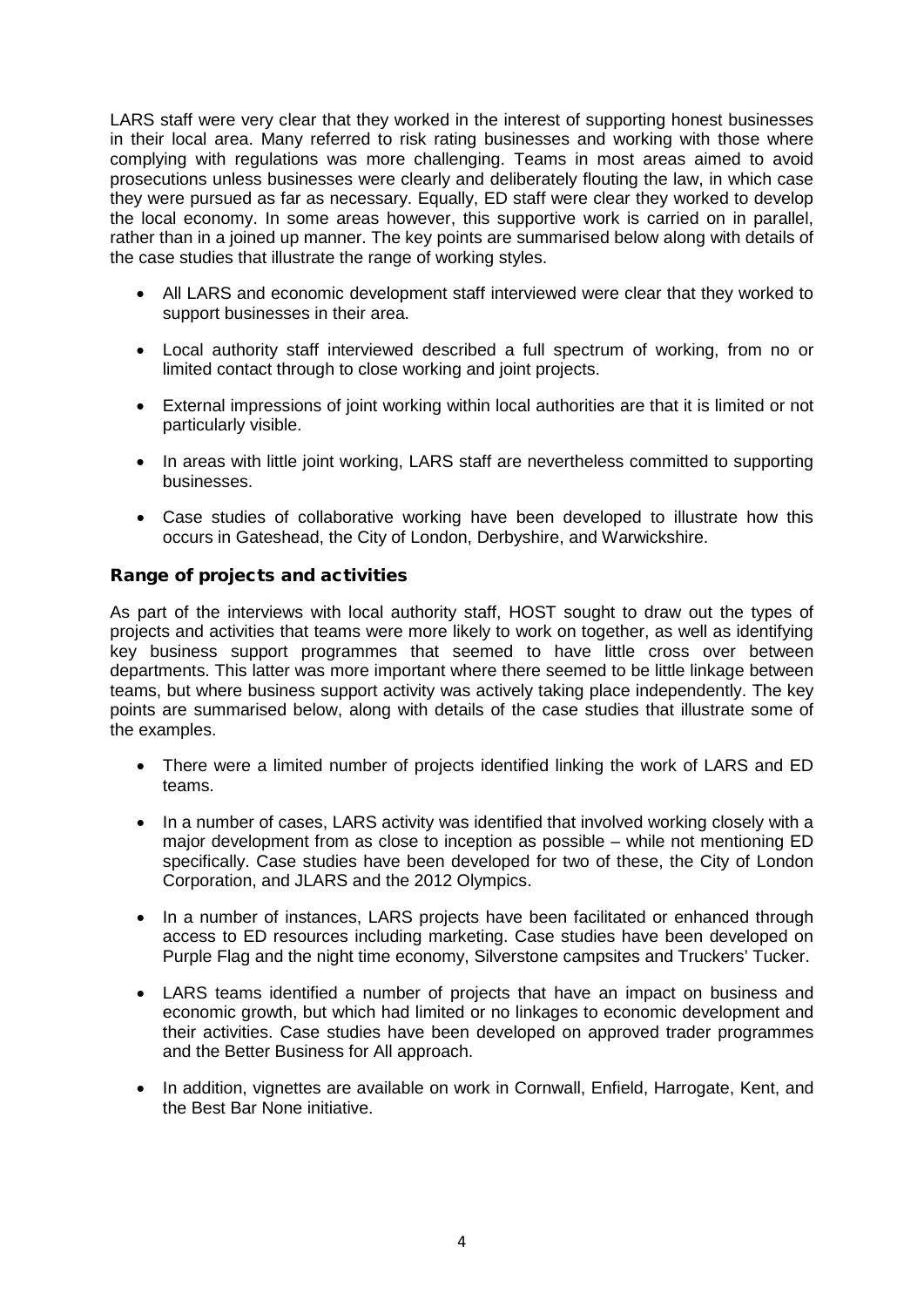### Barriers to and enablers for supportive regulation

Interviewees were asked what barriers and obstacles stopped them, or might stop them, from delivering supportive regulation and from collaborating effectively with colleagues to deliver supportive regulation, and what enablers or opportunities might facilitate the delivery of supportive regulation.

There were consistent messages from LARS, ED staff and business organisations alike that the regulatory agencies that businesses complain about the most tend to be national, rather than local ones. HM Revenue and Customs (HMRC) and Health and Safety Executive (HSE) were commonly cited in this regard, as was the overall burden of employment law. In HOST's research, there was some feedback that the Department for Environment, Food and Rural Affairs (DEFRA) and the Environment Agency take a more supportive approach with rural businesses. Reportedly, DEFRA have undertaken some research into the cost of regulation on farms.

Several business organisations continue to express concern at the overall regulatory burden place on businesses. Whilst Central Government's measures to cut red tape are welcomed, at least one national organisation told us that their members report little evidence of the positive impact of this on the ground and felt the regulatory burden was still increasing. In this context, a supportive approach to business at the local level, that helps to mitigate the overall impact of regulation, becomes even more important. The key findings are summarised below.

- Interviewees from all sectors thought that businesses perceive national regulators as more burdensome to business than local ones.
- Business representative organisations continue to advise that the overall regulatory burden on businesses is a challenge to business growth.
- There are a number of difficulties facing LARS and ED in terms of improving the local offer to businesses which require involvement from a wider group than these two services.
- Encouraging LEPs and business representative organisations to work with LARS can be hard as the link to economic growth is not always obvious.
- There are a number of opportunities that LARS and ED could work with that should make their task easier and be of benefit to businesses, many of which require changes in how information and advice is disseminated.

### **Conclusions**

With the move to supportive regulation practice, and in light of the current economic climate, business growth is an increasingly important aspect of LARS delivery; however this is not always recognised by local authority colleagues in ED teams. There is limited perception of joined up thinking and action, both within local authorities (with some honourable exceptions) and within business membership organisations. In addition for businesses, the differentiation between local regulators and the national ones (HSE, HMRC and associated employment law) is either not apparent or important, when they are faced with a combined regulatory burden that changes regularly.